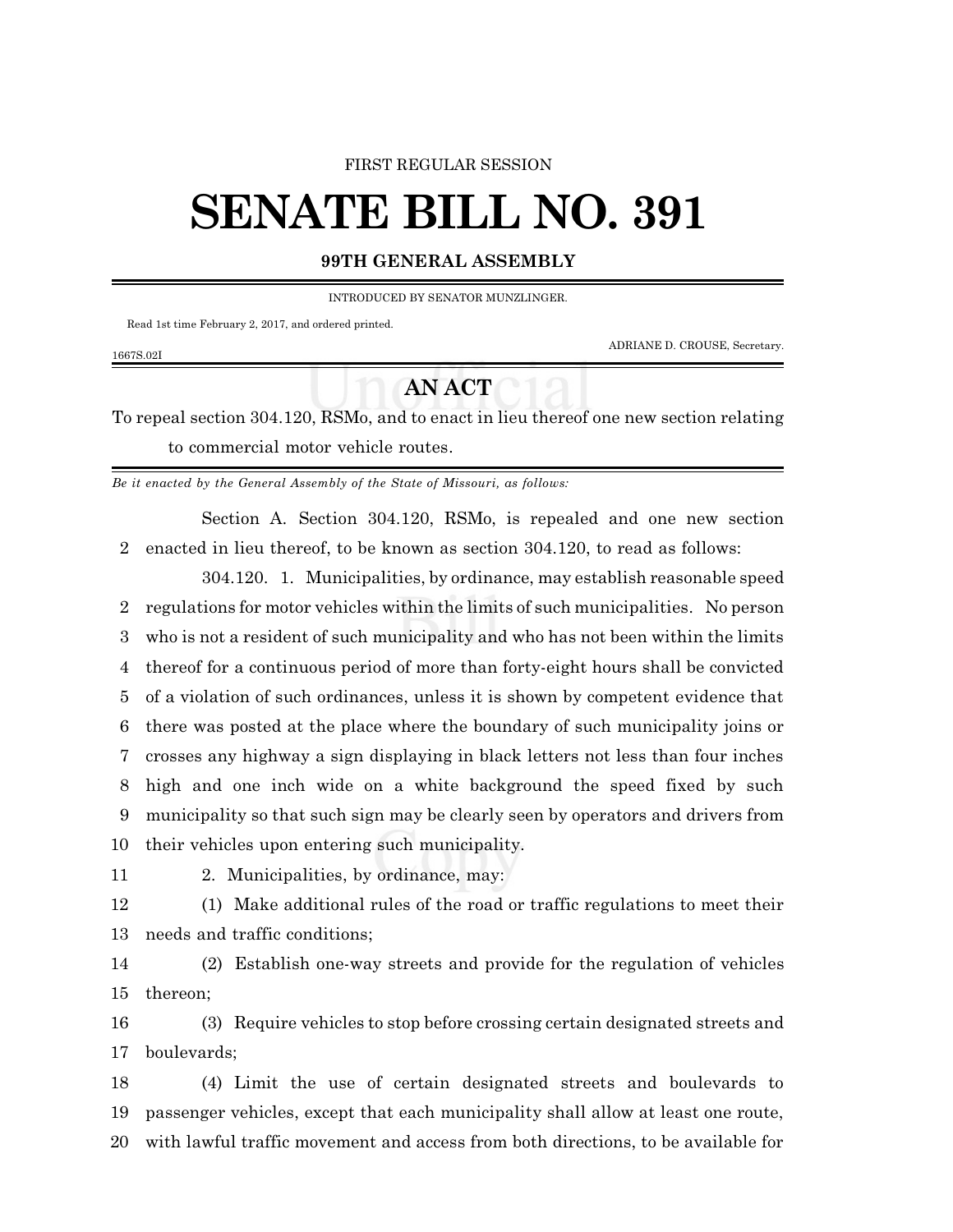use by commercial motor vehicles to access any roads in the state highway system. Under no circumstances shall the provisions of this subdivision be construed to authorize a municipality to limit the use of all routes in the municipality**. The use by commercial motor vehicles of a municipality- designated route for such vehicles in compliance with any ordinances of the designating municipality shall not be deemed a nuisance or evidence of the nuisance. Nothing contained in this subdivision is intended to modify or limit recovery for any claim that is independent of a nuisance claim**;

 (5) Prohibit the use of certain designated streets to vehicles with metal tires, or solid rubber tires;

 (6) Regulate the parking of vehicles on streets by the installation of parking meters for limiting the time of parking and exacting a fee therefor or by the adoption of any other regulatory method that is reasonable and practical, and prohibit or control left-hand turns of vehicles;

(7) Require the use of signaling devices on all motor vehicles; and

 (8) Prohibit sound-producing warning devices, except horns directed forward.

 3. No ordinance shall be valid which contains provisions contrary to or in conflict with this chapter, except as herein provided.

 4. No ordinance shall impose liability on the owner-lessor of a motor vehicle when the vehicle is being permissively used by a lessee and is illegally parked or operated if the registered owner-lessor of such vehicle furnishes the name, address and operator's license number of the person renting or leasing the vehicle at the time the violation occurred to the proper municipal authority within three working days from the time of receipt of written request for such information. Any registered owner-lessor who fails or refuses to provide such information within the period required by this subsection shall be liable for the imposition of any fine established by municipal ordinance for the violation. Provided, however, if a leased motor vehicle is illegally parked due to a defect in such vehicle, which renders it inoperable, not caused by the fault or neglect of the lessee, then the lessor shall be liable on any violation for illegal parking of such vehicle.

 5. No ordinance shall deny the use of commercial motor vehicles on all routes within the municipality. For purposes of this section, the term "route" shall mean any state road, county road, or public street, avenue, boulevard, or